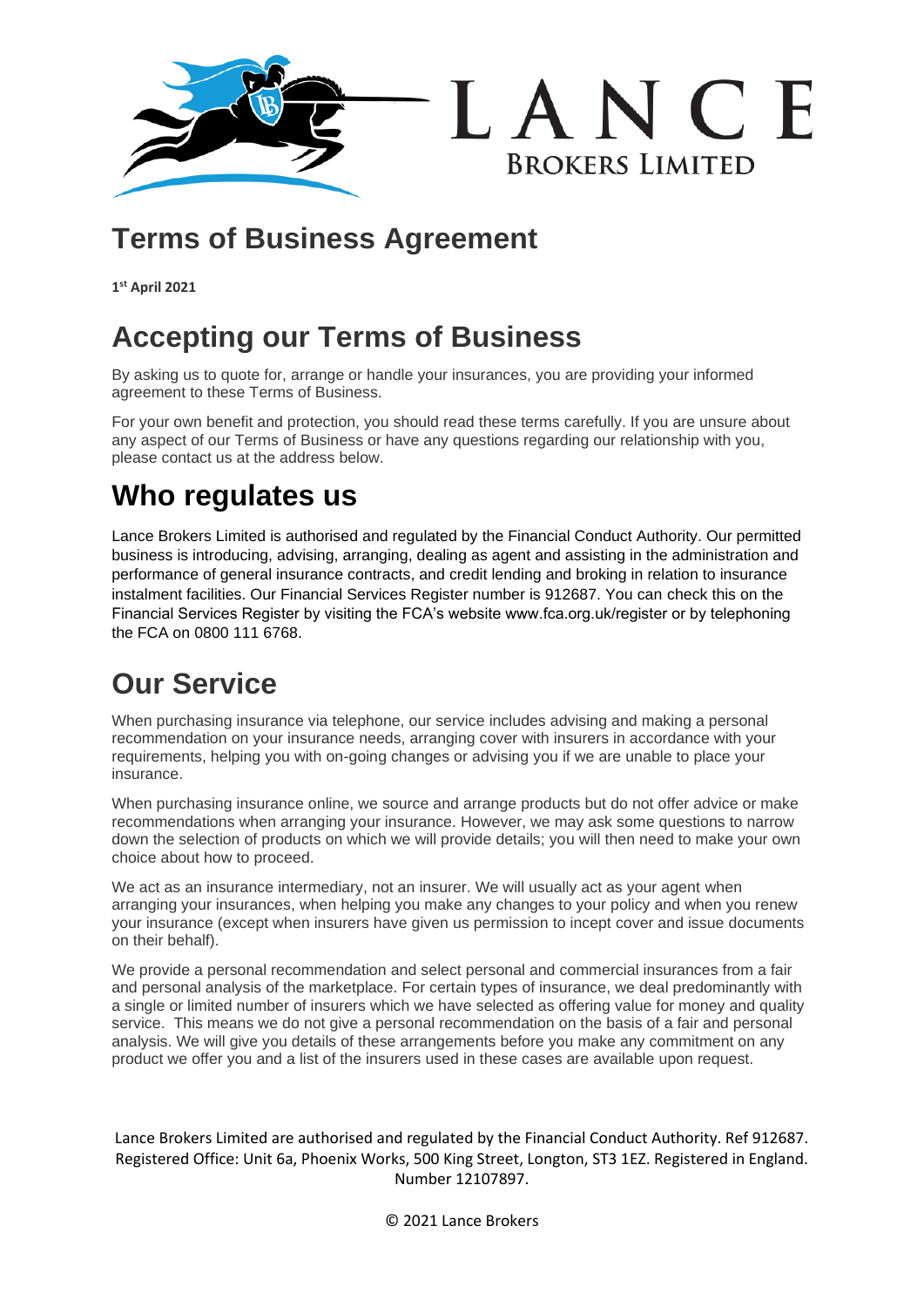We will explain the main features of the products and services that we offer you including details of the provider, main details of cover and benefits, any unusual restrictions or exclusions, any significant conditions or obligations and the period of cover.

If we propose using another intermediary to help place your business, we will confirm this to you in good time before any arrangements are finalised.

#### **Solvency of Insurers**

We cannot guarantee the solvency of any insurer with which we place business. This means that you may still be liable for any premium due and not be able to recover the premium paid, whether in full or in part, should an insurer become insolvent.

## **Important Information**

If you are a consumer, you are responsible for answering any questions in relation to any proposal for insurance cover honestly and to the best of your knowledge, providing complete and accurate information which insurers will require. This also applies to your responses in relation to any assumptions you may agree to in the process of applying for insurance cover. This is particularly important before taking out a policy but also at renewal or if you make a mid-term amendment to your policy. If you fail to disclose information, or misrepresent any fact which may influence the insurer's decision to accept the risk or the terms offered, this could invalidate the policy and mean that claims may not be paid. If you are a commercial customer you have a duty to give a fair presentation of risk to the insurer. This means that you should disclose every material circumstance relevant to the risk being insured following a reasonable search within your business to identify and verify such information. This should include information which you and where applicable your senior management, persons responsible for arranging your insurance or other relevant third parties know or ought to know and should include all information that would influence the judgement of the insurer or that would put the insurer on notice that it needs to make further enquiries.

Examples of material circumstances, include but are not limited to:

- Special or unusual circumstances relating to the risk;
- Any particular concerns which led you to seek insurance cover for the risk; and
- Anything which those concerned with the class of insurance and field of activity in question would generally understand as being something that would be dealt with in a fair presentation of risks for this type of insurance.

The information must be presented in a way which would be reasonably clear and accessible to a prudent insurer. If you are unsure whether to disclose any information you should speak to us. You need to take into account the size & complexity of your business, and allow yourself sufficient time before your renewal date to consider and / or assess your insurance requirements. Failure to provide a 'fair representation' may result in a number of remedies by the insurer. If the breach was deliberate or reckless the insurer can void the contract and keep the premium. If the breach was not deliberate or reckless the insurer can void the contract, proportionately reduce a claim settlement or amend the insurance policy terms and conditions then review the merits of a claim on this basis. You should therefore always provide complete and accurate information to us when we ask you about the insurance risks your business faces before taking out a policy, at renewal and throughout the life of the policy. This also applies to your responses in relation to any assumptions you may agree to in the process of applying for insurance cover. **If in doubt about any point in relation to disclosing information please contact us immediately.**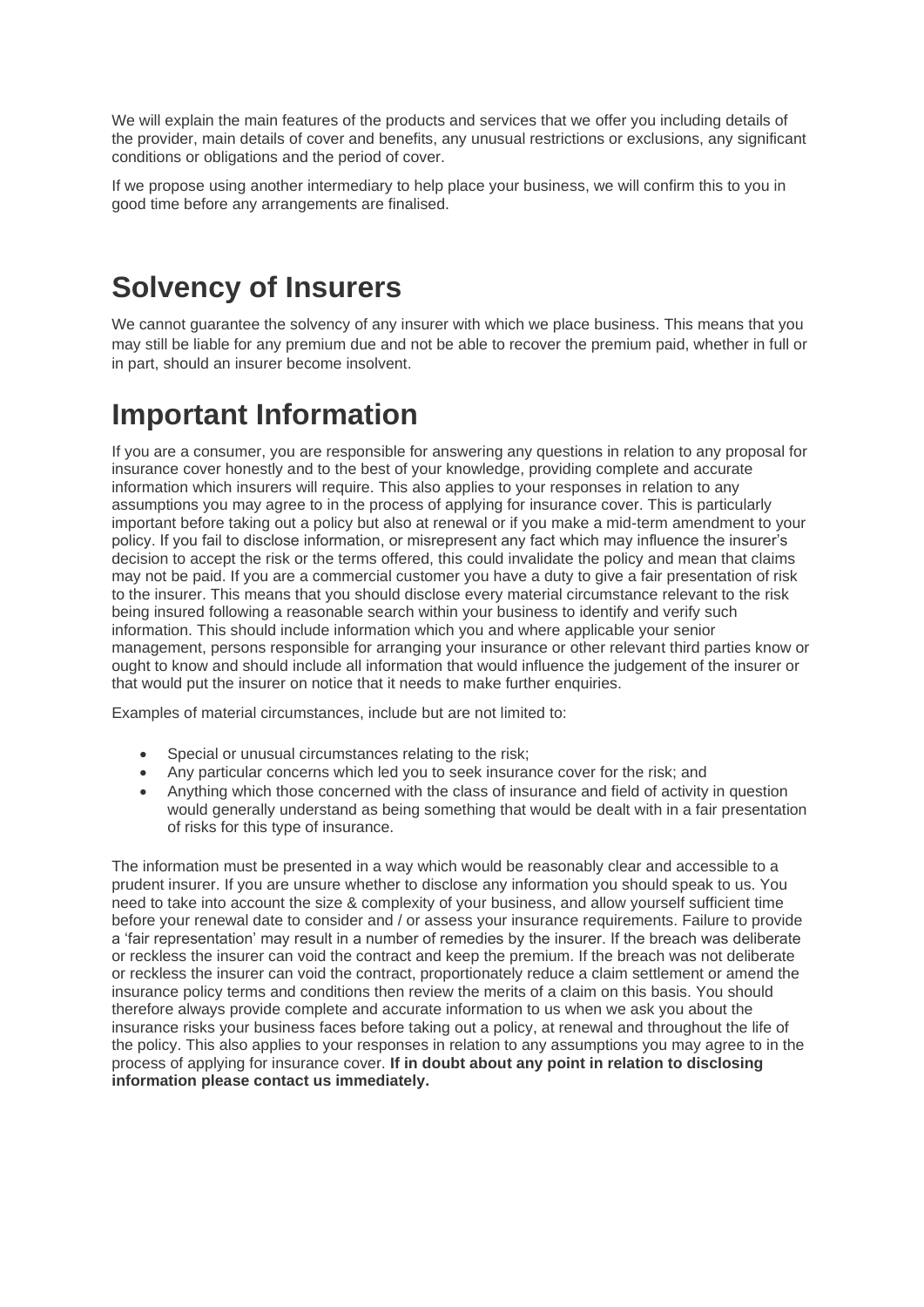## **Financial Crime/Fraud Prevention**

Please be aware that current UK money laundering regulations require us to obtain adequate 'Know Your Client' information about you. We are also required to cross check you against the HM Financial Sanctions List as part of the information gathering process. We are obliged to report to the National Crime Agency any evidence or suspicion of financial crime at the first opportunity and we are prohibited from disclosing any such report. We will not permit our employees or other persons engaged by them to be either influenced or influence others in respect of undue payments or privileges from or to insurers or clients.

To prevent and detect fraud we may at any time:

- 1. Share information about you with other organisations and public bodies including the Police;
- 2. Check and/or file your details with fraud prevention agencies and databases. We and other organisations may also search these agencies and databases to help make decisions about the provision and administration of your insurance.
- 3. Undertake credit searches and additional fraud searches.

We can supply on request further details of the databases which we use including:

a) Claims and Underwriting Exchange Register (CUE) – insurers pass information to CUE to help check claims information provided and also to prevent fraudulent claims. Under the conditions of a policy you must tell the insurer about any incidents which may give rise to a claim and these details will be added to the Register.

b) Motor Insurance Database (MID) – insurers will add motor policy details to the MID which is used by the Police and other authorities to establish whether valid insurance is in force.

## **Terms of Payment**

Payment terms will be agreed with you on or before the inception date of the policy and confirmed in writing. We offer various instalment plans via insurers and/or third party finance companies. In these circumstances the charges will be advised to you separately including any arrangement fee which we may charge. If payment is not received from you in accordance with the terms agreed, we or your insurer may be forced to cancel or lapse the relevant policy/policies, which could mean that there is no cover in force and part or all of a claim may not be paid. If any direct debit or other payment due in respect of any credit agreement you enter into to pay insurance premiums is not met when presented for payment or if you end the credit agreement we will be informed of such events by the credit provider. If you do not make other arrangements with us to pay the insurance premiums you acknowledge and agree that we may, at any time after being so informed, instruct on your behalf the relevant insurer to cancel the insurance and to collect any refund of premiums which may be made by the insurer and if any money is owed under your credit agreement pay it to the credit provider or if we have already been debited with the amount outstanding use it to offset our costs. You will be responsible for paying any time on risk charge and putting in place any alternative insurance and/or payment arrangements you need.

## **Our Earnings**

In return for placing business with insurers and/or underwriters and/or other product providers, we generally receive a commission from them which is a percentage of the annual premium that you are charged.

For arranging premium instalment facilities, we earn commission from our premium finance provider(s) which is usually a percentage of the individual loan. This means that the amount you pay for credit and the overall cost of arranging your insurance will vary according to the interest charged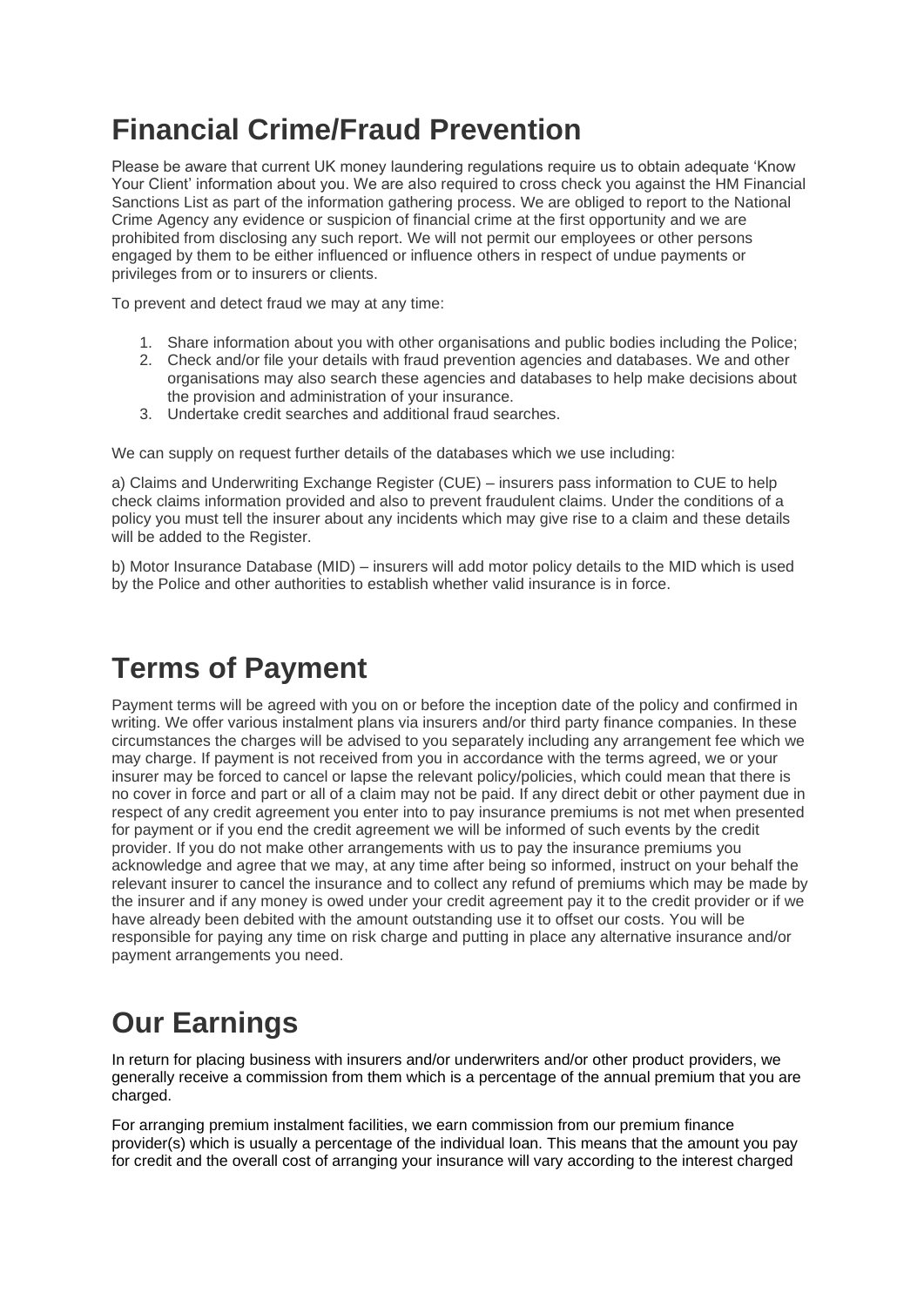by the lender and the amount of commission we earn. Using premium finance makes the overall cost of the insurance more expensive.

A full breakdown of the cost of your insurance and the cost of credit will be provided as part of your new business or renewal quotation before you make a decision whether to proceed.

#### **Protecting Your Money**

Any payment we receive from you will be held by us as the agent of insurers, which means that any payment you make to us will be regarded as having been paid to the insurer(s) with which your insurance is arranged. This is known as risk transfer. Please make all cheques payable to "Lance Brokers Limited". We may pass the money you pay us to another intermediary. We will only do this where it is a necessary part of the process of arranging cover for you. Where this includes intermediaries outside the UK, the legal and regulatory regime may be different from that of the UK. In the event of the intermediary failing, money may be treated differently than if it was held by an intermediary in the UK. You may notify us if you do not wish your money to be passed to a person in a particular jurisdiction. No interest will be payable to customers in respect of the client account. Any interest earned will remain in the ownership of Lance Brokers Limited.

#### **Cancellation**

Your policy document will detail your rights to cancel your insurance once you have taken it out. If you are a Consumer (persons taking out insurance not related to their trade or profession) then you are entitled to a 14 day cooling off period. You may cancel the policy during this period for whatever reason and a fee of £55 to cover administrative costs and the cost of any insurance actually used will be charged. Otherwise, you may cancel your policy at any time during the period of insurance but the premium refund (if any) might be disproportionate to the insurance actually used. Please see the Refunds section. To enable your insurer to process the cancellation, you may need to return certificates and any official documents to us

#### **Ending your relationship with us**

Subject to your immediate settlement of any outstanding premiums and fees, you may instruct us to stop acting for you and we will not impose a penalty. Your instructions must be given in writing and will take effect from the date of receipt. In circumstances where we feel we cannot continue providing services to you, we will give you a minimum of 7 days' notice where there is a valid reason for doing so. We will advise you of the reason for cancellation. Valid reasons may include but are not limited to non-payment of premium or fees, commission claw back by insurers where instructions are given to another party to handle the customer's insurance(s), failure to provide requested documentation or information, deliberate failure to comply with terms set out within the ToB or insurer's documentation, deliberate misrepresentation or non-disclosure or attempted fraud, use of threatening or abusive behaviour or language, or intimidation or bullying of our staff or suppliers. Unless otherwise agreed in writing, if our relationship ends, any transactions previously initiated will be completed according to these Terms of Business. You will be liable to pay for any transactions concluded prior to the end of our relationship and we will be entitled to retain commission received for conducting these transactions, together with all fees charged by us for services provided.

# **Charges/Fees**

We charge a new business and renewal fee. Both our new business and renewal fee is calculated as a percentage of the insurer calculated premium based on information gathered during the quotation. The financial amount of any fee will be confirmed to you prior to purchasing/renewing the policy.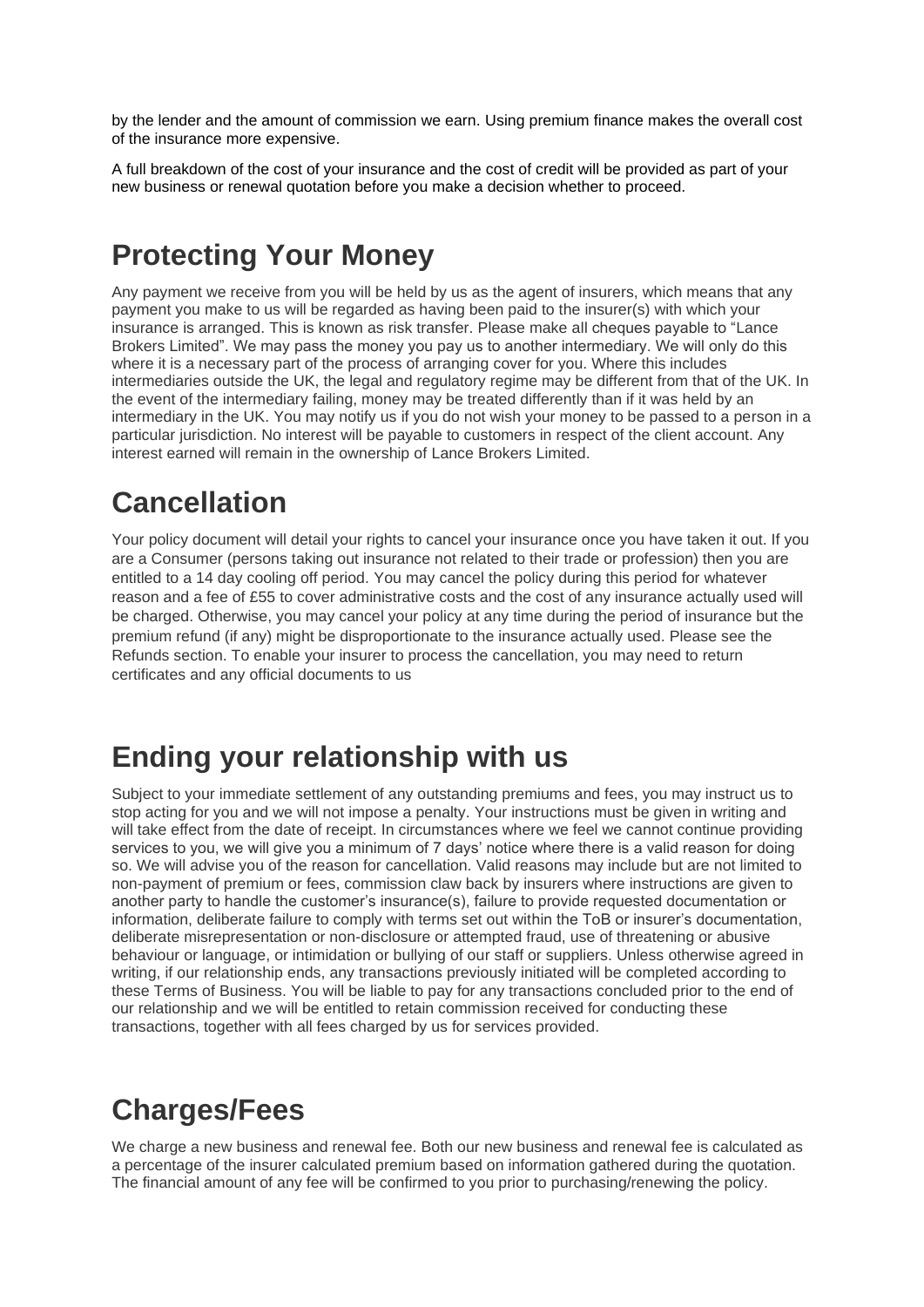In addition to the amount charged by insurers we also make charges to cover the administration of your insurance. Any applicable insurance premium tax will be shown on the documentation we provide to you. The table below outlines our standard fees. These fees are non-refundable.

| <b>Fee Type</b>                                      | <b>Amount Charged</b>                                       |
|------------------------------------------------------|-------------------------------------------------------------|
| New Business Arrangement<br>Fee (Net Rated Product)  | 20% plus 11-15% Commission<br>Replacement Fee               |
| New Business Arrangement<br>Fee (Commission Product) | 20%                                                         |
| Renewal Arrangement Fee<br>(Net Rated Product)       | 20% plus 11-15% Commission<br>Replacement Fee               |
| Renewal Arrangement Fee<br>(Commission Product)      | 20%                                                         |
| Impound Release Policy<br>Arrangement Fee            | £100                                                        |
| Mid Term Adjustment Fee (Net<br>rated product)       | £55 plus 11% of premium                                     |
| Mid Term Adjustment Fee<br>(Commission product)      | £55                                                         |
| Cancellation within 14 days                          | Arrangement Fee refunded and<br>replaced with £55 Admin Fee |
| Cancellation after 14 days                           | £55 plus loss of commission on any<br>return premiums       |
| MID Updates - Insurer Portals                        | Free                                                        |
| Late Payment/Default Charge                          | £30                                                         |

These fees may be subject to change. Where there are changes, we will confirm this clearly and the actual amount will always be disclosed to you before you commit to purchasing the product. As insurance brokers our remuneration may be as a fee agreed with you or from commission paid to us by insurers based on the amount they charge you. You are entitled, at any time, to request information regarding any commission which we may have received as a result of placing or renewing your insurance cover. We take any commission once we receive your payment as cleared funds and prior to payment of the premium to the insurer.

We may receive additional remuneration from finance providers, claims management services and others. Please ask us should you require further information.

Where you choose to pay your premium by instalments, we may use a scheme operated by your insurer, or we may use a single Finance Provider or a Finance Provider selected from a limited panel, and we may receive a commission for introducing you to them.

Updates may be required to the Motor Insurance Database (MID). If you require us to update the MID on your behalf we may charge a fee. Alternatively, you can update the MID yourself by following the advice found at www.insurancerevolution.co.uk/mid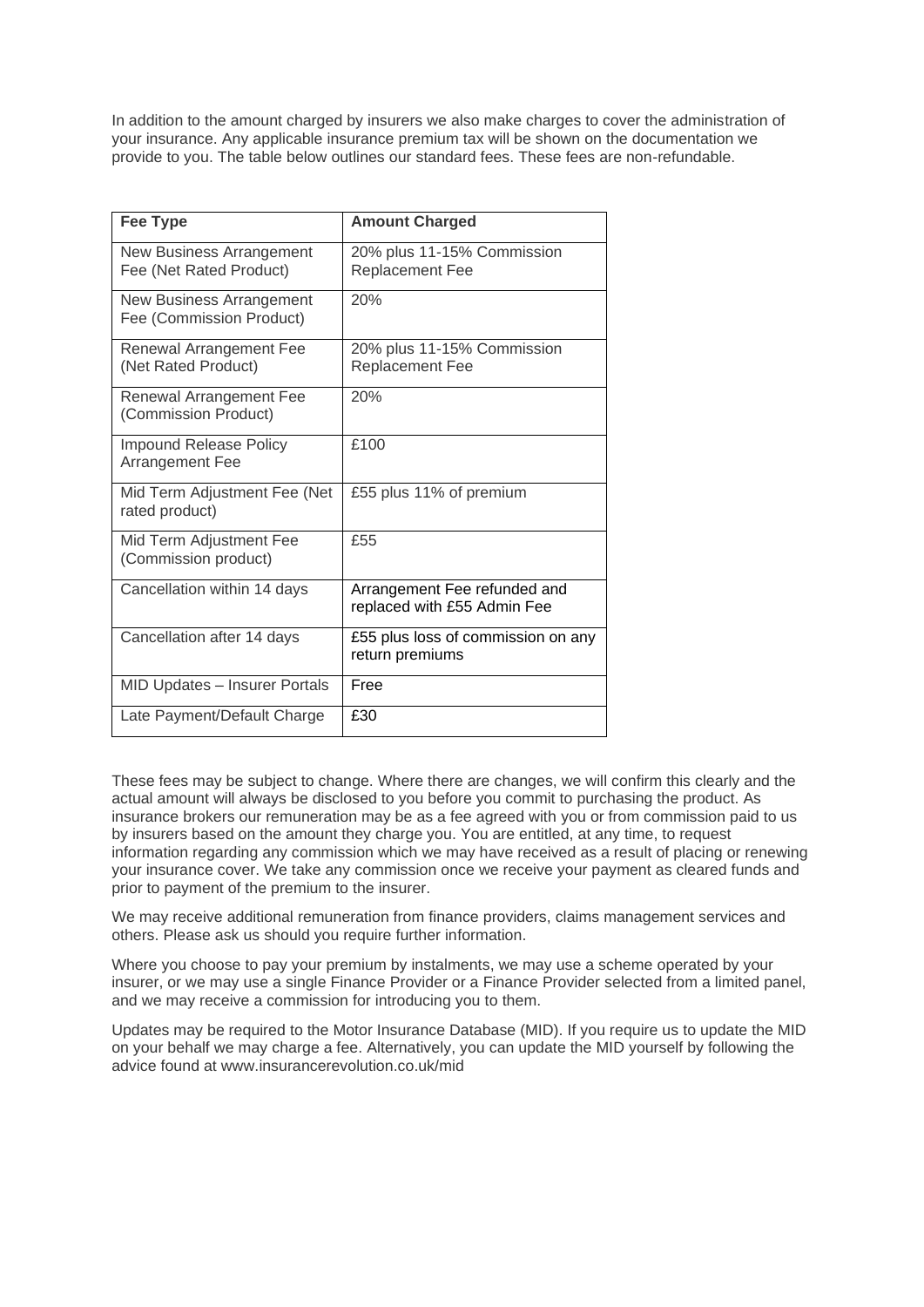## **Refunds**

Where a policy is cancelled mid-term, insurers charge to cover their costs, with the balance refunded to you, subject to no claim having been made. Full details will be available in your policy. In the event of an adjustment giving rise to a return of premium the amount may be refunded or held to credit.

#### **Your attention is specifically drawn to the following:**

Where you cancel your policy after the expiry of the cooling off period or where you request a midterm adjustment which results in a refund of premium, we reserve the right to charge you for our time and costs. This will usually result in us reducing the amount refunded to you by the FULL amount of the commission and fees we would have received had you not cancelled. The reason for this is that the majority of our costs are incurred either in initially finding and setting up your policy or in the annual renewal process when we might check the ongoing suitability of the cover the policy offers. These costs are recovered through the commission we earn. If you cancel, this does not give us an opportunity to recover the costs we incurred and would often result in us making a loss. However, any charge made will not exceed the cost of the commission and fees we would have earned.

For certain commercial insurance policies, insurers will only provide cover where the premium is due in full on inception of the policy. This means that no refund will be paid if the policy is cancelled before renewal. We will advise you if this affects you.

In view of the cost involved in making changes to your policy, we will not issue refunds of less than £10.

All refunds are made via the original payment method i.e. the credit card used to pay the original deposit. There are no exceptions to this rule.

## **Complaints**

It is our intention to provide you with the highest possible level of customer service at all times. However we recognise that things can occasionally go wrong, and if this occurs we are committed to resolving matters promptly and fairly.

Should you wish to complain please contact us:

- In writing to the Managing Director
- By telephone on **[0330 0540 004](tel:03300540004)**
- By e-mail at admin@lancebrokers.co.uk

Should you not be satisfied with our final response, you may be entitled to refer the matter to the Financial Ombudsman Service (except in the case of a business employing 10 persons or more and with a turnover or annual balance sheet total exceeding €2 million, or with an annual turnover of £65m or more and 50 employees or more, or with an annual balance sheet total of £5m or more; a charity with an annual income of £16.5m or more or trustees of a trust with a net asset value of £51m or more). Contact them by telephone on 0300 123 9 123 or visit [www.financial-ombudsman.org.uk](http://www.financial-ombudsman.org.uk/)

Financial Services Compensation Scheme (FSCS) We are covered by the FSCS for our insurance mediation activities. You may be entitled to compensation from the scheme if we cannot meet our obligations. This depends on the type of business and the circumstances of the claim. If you are eligible to claim from the FSCS, compensation is available in relation to insurance advising and arranging as follows:

- 90% of the claim, without any upper limit;
- 100% of the claim without any upper limit for

- compulsory classes of insurance (such as Third Party Motor or Employers Liability); and

- 'pure protection' contracts, professional indemnity insurance and general insurance claims arising from the death or incapacity of the policyholder owing to injury, sickness or infirmity, all where an insurance intermediary has failed to pay money to an insurer, pay away money it has received from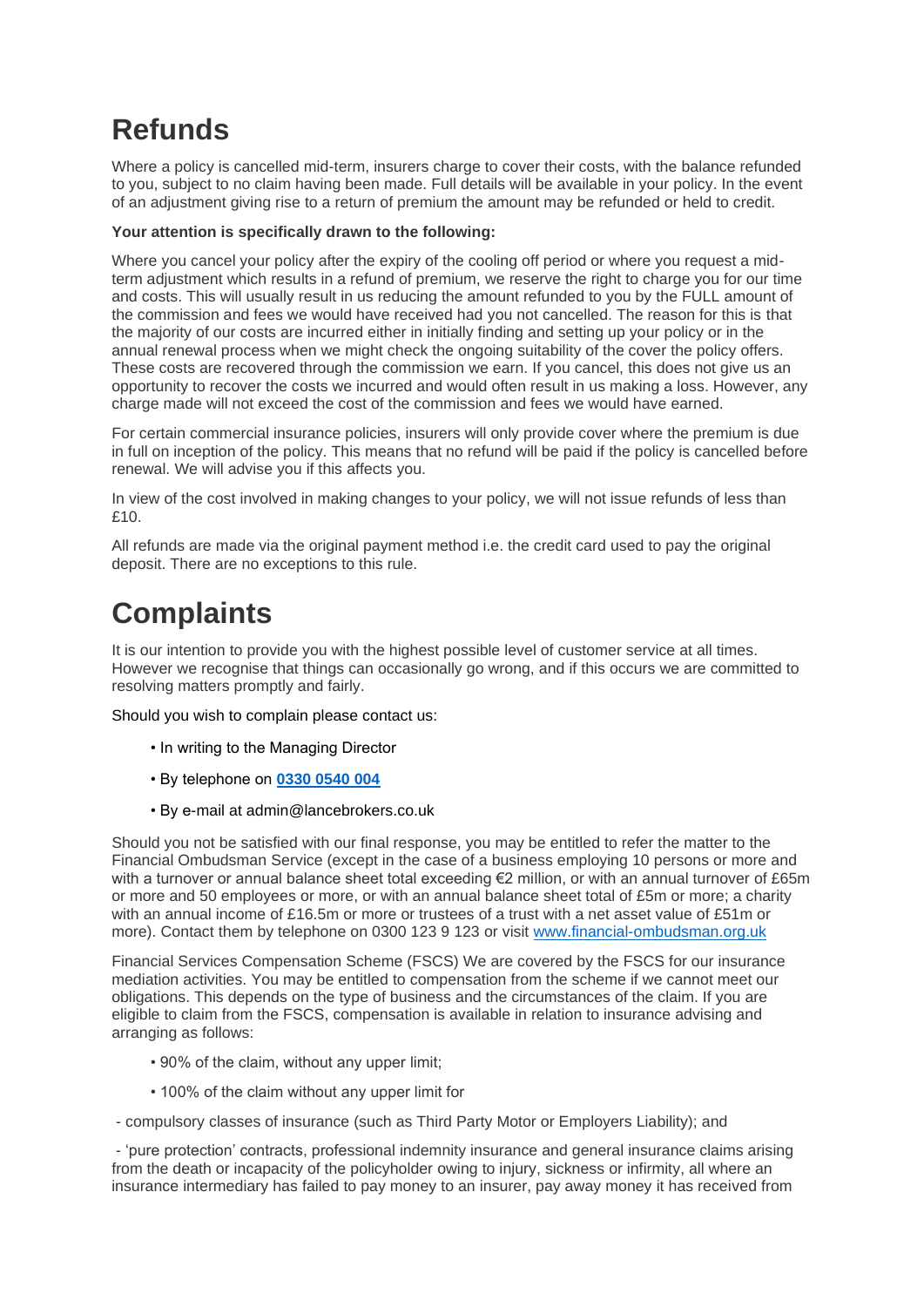an insurer, or has failed to take reasonable steps to allow the insurer to effect the contract of insurance.

Further information about compensation scheme arrangements is available from the FSCS on 0800 678 1100 (Freephone) or 020 7741 4100 or www.fscs.org.uk.

## **The Processing of your Personal Data**

In your dealings with us you may provide us with information that may include data that is known as personal data. Where we process personal data we comply with statutory data processing requirements as set out by the Data Protection Act 2018. The personal data we will collect will include information relating to your name, address, date of birth, contact details, 'health' or 'criminal offences'.

We will process your personal data to allow us to provide you with our services as your insurance broker in quoting for, arranging and administering your insurances (and in arranging insurance premium finance where applicable). Your personal data will also be used to manage future communications between ourselves. Where you have agreed, or in circumstances where to do so will be in our mutual interests, your personal data will be used to provide you with further information about our wider products and services. You can opt out from receiving such communications by emailing info@lancebrokers.co.uk

In processing personal data for insurance purposes about health or criminal offences, we will only do so to enable us to provide our service to you and on the basis of it being in the public interest.

We will only use your data for the purpose for which it was collected. We will only grant access to or share your data within our firm or other firms associated with us, with other authorised third parties and product and service providers such as insurers and premium finance providers where we are entitled to do so by law under lawful data processing.

The Data Protection Act 2018 provides you with Access Rights that allow you to gain an understanding on the data being processed, who we share it with, for what purpose, why we need to retain it and retention periods, to object to the processing and to place restrictions on the processing, to request copies of your data and to request the deletion of your data.

If you require further information on how we process your data or you wish to exercise your rights, please contact our Data Privacy Representative by emailing info@lancebrokers.co.uk or by writing to us at Compliance Manager, Lance Brokers Limited, Unit 6a, Phoenix Works, King Street, ST3 1EZ. How we process your personal data is detailed further within our Privacy Notice.

# **Credit Checks**

We, and other firms involved in arranging your insurance (insurers, other intermediaries or premium finance companies) may use public and personal data from a variety of sources including credit reference agencies and other organisations. The information is used to help tailor a price, to ascertain the most appropriate payment options for you and to help prevent fraud. Any credit reference search will appear on your credit report whether or not your application proceeds. If you have any questions about this or any other matter, please do not hesitate to contact us.

# **Conflicts of Interest**

Occasions can arise where we, or one of our associated companies, clients or product providers, may have a potential conflict of interest with business being transacted for you. If this happens, and we become aware that a potential conflict exists, we will write to you and obtain your consent before we carry out your instructions and we will detail the steps we will take to ensure fair treatment.